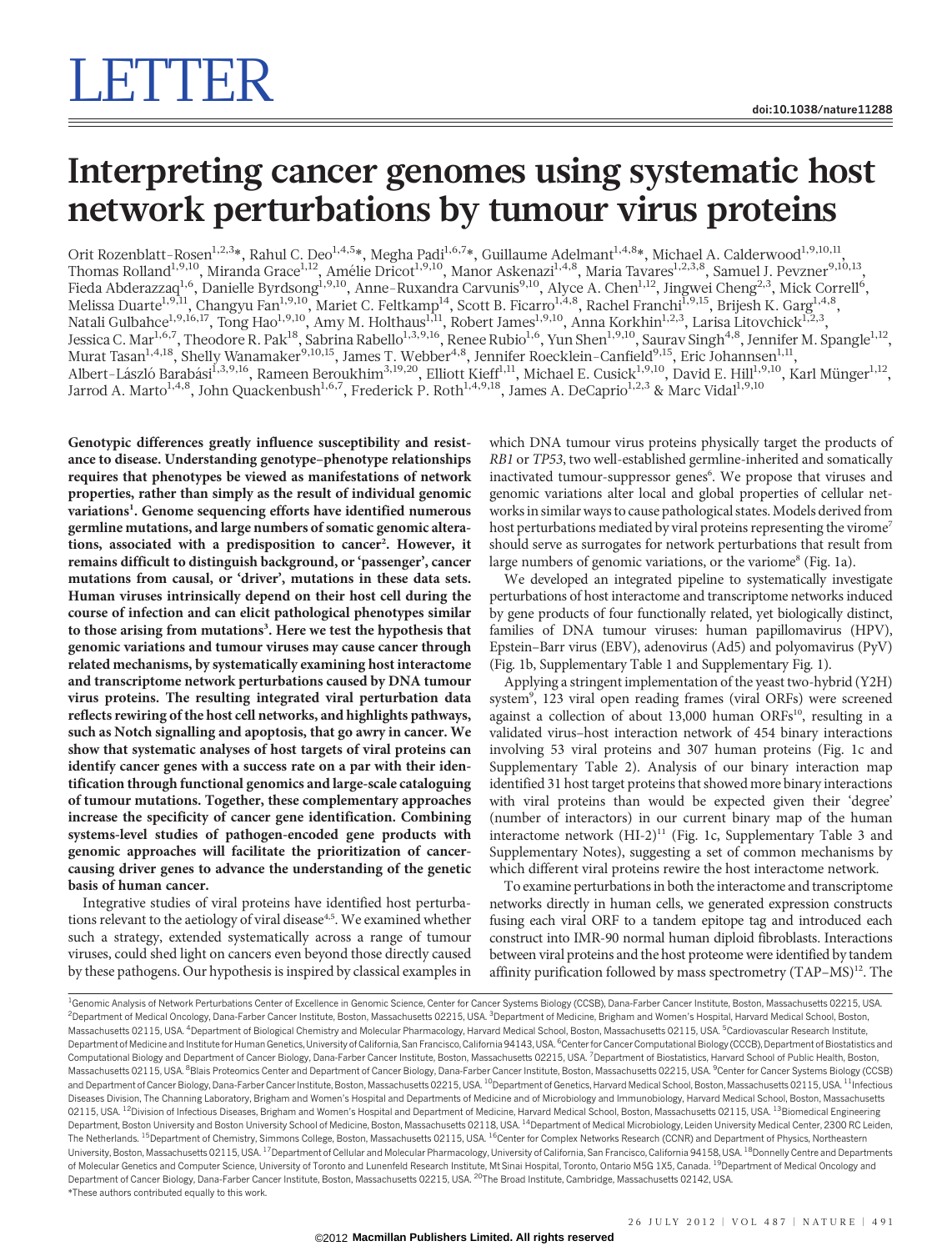

Figure 1 | Systematic mapping of binary interactions and protein complex associations between viral and host proteins. a, The virome-tovariome network model proposes that genomic variations (point mutations, amplifications, deletions or translocations) and expression of tumour virus proteins induce related disease states by similarly influencing properties of cellular networks. b, Experimental pipeline for identifying virus–host interactions. Selected cloned viral ORFs were subjected to Y2H screens and introduced into cell lines for both TAP–MS and microarray analyses. Numbers of viral ORFs that were successfully processed at each step are indicated in red. c, Left: network of binary virus–host interactions identified by Y2H. Right: subsets of human target proteins that have significantly more (red dots) or fewer (black dots) viral interactors than expected on the basis of their degree in HI-2. d, Network of protein complex associations of E6 viral proteins from six HPV types (hexagons, coloured according to disease class) with host proteins (grey circles). Host proteins that associate with two or more E6 proteins are coloured according to the disease class(es) of the corresponding HPV types. Circle size is proportional to the number of associations between host and viral proteins in the E6 networks. Distribution plots of 1,000 randomized networks and experimentally observed data (green arrows) for the number of host proteins targeted by two or more viral proteins in the corresponding subnetworks (left histogram), or the ratio of the probability that a host protein is targeted by viral proteins from the same class to the probability that it is targeted by viral proteins from different classes (right histogram). Insets: representative random networks from these distributions.

intersection of two independent TAP–MS experiments yielded 3,787 reproducibly mapped virus–host protein complex associations involving 54 viral proteins and the products of 1,079 host genes (Supplementary Table 4). Statistically significant overlaps between the Y2H and the TAP–MS data sets with a positive reference set of curated virus–host interactions were observed, supporting the quality of the interactome data sets (Supplementary Notes). Host proteins identified as binary interactors or as members of protein complexes showed a statistically significant overlap ( $P < 0.001$ ) and a statistically significant tendency to interact with each other in HI-2 ( $P < 0.001$ ), implying that host targets in the virus–host interactome maps tend to fall in the same 'neighbourhood' of the host network<sup>1</sup> (Supplementary Fig. 2). Our two complementary interactome data sets highlight specific host biological processes targeted by viral proteins (Supplementary Fig. 3).

To explore the specificity of virus–host relationships, we examined protein complex associations mediated by E6 proteins from six distinct HPV types representing three different disease classes: high-risk mucosal, low-risk mucosal and cutaneous. E6 and E7 proteins encoded by high-risk mucosal HPVs are strongly oncogenic<sup>6</sup>. Multiple host proteins were found to associate with E6 proteins encoded by two or more different HPV types ( $P < 0.001$ ; Fig. 1d), including the known E6 target UBE3A (E6AP)<sup>13</sup>. Among these we observed a statistically significant subgroup of host proteins targeted only by E6 proteins from the same disease class ( $P < 0.001$ ). The transcriptional regulators CREB-binding protein (CREBBP) and EP300 were found to associate with E6 proteins from both cutaneous HPV types, but not with those from the mucosal classes. In contrast with E6 proteins, no group of host proteins showed class-specific targeting by HPV E7 proteins (Supplementary Fig. 4). These differential associations reflect how rewiring of virus–host interactome networks may relate to the aetiology of viral disease.

In addition to targeting protein–protein interactions, viral proteins also functionally perturb their hosts through downstream effects on gene expression. We profiled the transcriptome of the viral ORFtransduced cell lines to trace pathways through which viral proteins could alter cellular states. Model-based clustering of the 2,944 most frequently perturbed host genes identified 31 clusters, many of which were enriched ( $P < 0.01$ ) for specific Gene Ontology (GO) terms and Kyoto Encyclopedia of Genes and Genomes (KEGG) pathways (Fig. 2a and Supplementary Tables 5 and 6). To uncover transcription factor (TF) binding motifs enriched within the promoters or enhancers of the corresponding genes, a high-confidence map of predicted TF binding sites was generated by using information on cell-specific chromatin accessibility and consensus TF-binding motifs (Supplementary Fig. 5). We found a densely interconnected set of 92 TFs (Supplementary Fig. 6 and Supplementary Notes) that either associated with or were differentially expressed in response to viral proteins, and for which target genes were enriched in at least one cluster (Supplementary Fig. 7 and Supplementary Table 7).

The mean expression change of each cluster revealed three distinct groups of viral proteins (Fig. 2a): group I included low-risk and cutaneous HPV E6 proteins, group II contained most of the EBV proteins, and group III included high-risk HPV E6 and E7 proteins and polyomavirus proteins. Consistent with their ability to associate with RB1, group III viral proteins increased the expression of genes that are involved in cell proliferation and whose promoters are enriched in E2F binding sites (clusters C26 and C31). Steady-state levels of these genes are correlated with cellular growth phenotypes (Supplementary Fig. 8 and Supplementary Notes). Similarly, the decreased expression of the p53 signalling pathway probably reflects the ability of group III proteins to bind to and inactivate p53 (cluster C12).

To investigate additional pathways through which viral proteins perturb TFs to reprogram cellular states, we derived a detailed network model containing 58 viral proteins that perturb the activity of 86 TFs, which in turn potentially regulate 30 clusters (Supplementary Fig. 9). This model was predictive of downstream patterns of differential expression ( $P = 0.003$ ; Fig. 2b) and suggested ways in which viral proteins could regulate many of the biological hallmarks of cancer<sup>14</sup> (Supplementary Notes). For example, wefound the regulation of several pathways involved in the response to DNA damage (Fig. 2b), including autophagy potentially through NFE2L2 (cluster C3)<sup>15</sup>, the NF-KBmediated inflammatory response (cluster C23)<sup>16</sup>, and the type I interferon response through IRF-1 (cluster C24; Supplementary Fig. 5)<sup>17</sup>.

Specific disease outcomes of the three disease classes of HPV might reflect how their respective proteins perturb distinct functional groups of host proteins. Our protein complex interaction map revealed associations between E6 from cutaneous HPVs and Mastermind-like protein 1 (MAML1), EP300 and CREBBP. MAML1 forms a transcriptional activation complex that modulates the expression of Notch target genes in conjunction with the EP300 and CREBBP histone acetyltransferases, the RBPJ transcription factor and the intracellular domain (ICD) of the Notch receptor<sup>18</sup>. Our transcriptome profiling placed the cutaneous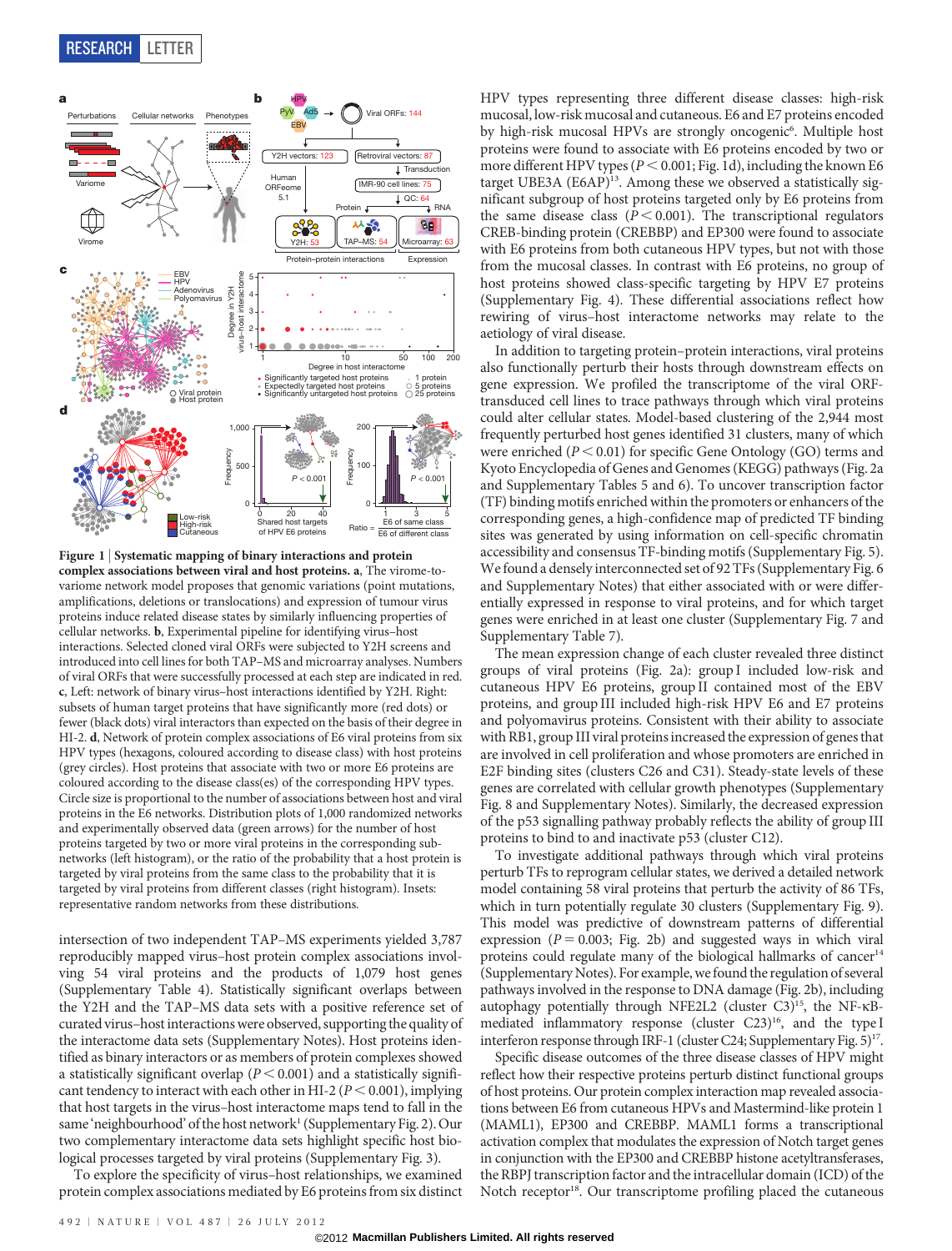

Figure 2 <sup>|</sup> Transcriptome perturbations induced by viral protein expression. a, Heat map of average cluster expression relative to control. Enriched GO terms and KEGG pathways are listed adjacent to the numbered expression clusters. In cluster C1, eight of the nine transcripts are small nucleolar RNAs (denoted by hash mark). The upper dendrogram is shaded by viral ORF grouping. Grey blocks show which viral proteins associate with the

and low-risk HPV E6 proteins in group I apart from the high-risk HPV E6 proteins in group III (Fig. 2a), so we investigated these differential perturbations. Both cutaneous HPV5 and HPV8 E6 proteins coprecipitated MAML1 and EP300, whereas the mucosal HPV E6 proteins did not (Fig. 3a and Supplementary Fig. 10); conversely, HPV6b, HPV11, HPV16 and HPV18 E6 proteins associated with UBE3A13, whereas cutaneous HPV E6 proteins did not.

Perturbations in Notch signalling can confer either oncogenic or tumour-suppressive effects<sup>18</sup>. Because both inhibition of the Notch pathway and the expression of HPV8 E6 promote squamous cell carcinoma19,20, we reasoned that binding of HPV5 and HPV8 E6 to MAML1 might inhibit Notch signalling. To test this, we examined transcript levels of Notch pathway genes and potential Notch target genes with a predicted RBPJ binding site in their promoter across all HPV E6 cell lines as well as in cells depleted for MAML1. Transcript levels of several Notch targets were significantly decreased in IMR-90 indicated host proteins. b, Diagram showing how the viral protein–TF–targetgene network was constructed, with paths to three clusters shown. C, cluster; V, viral protein. Null distribution of average fraction of TF target genes differentially expressed in the corresponding cell lines (histogram), along with the observed value (green arrow).

cells that were either depleted for MAML1 or expressing either HPV5 or HPV8 E6 (Fig. 3b and Supplementary Fig. 11). These and other results<sup>21</sup> indicate that the association of HPV5 and HPV8 E6 proteins with MAML1 inhibits Notch signalling. Building on these observations and on the established associations between EBV EBNA proteins and RBPJ<sup>22</sup>, we observed that viral proteins from all four DNA tumour viruses target proteins of the Notch pathway ( $P < 0.002$ ; Fig. 3c). Our data highlight the central role of Notch signalling in both virus–host perturbations and tumorigenesis, and support observations that implicate  $MAML1$  in cancer pathogenesis<sup>23</sup>.

We next investigated the extent to which viral proteins globally target host proteins causally implicated in cancer. First we compared our viral targets, identified through binary interaction, protein complex associations and TF-binding-site analyses, against a gold standard set of 107 high-confidence causal human cancer genes in the COSMIC Classic (CC) gene set<sup>24</sup> (Supplementary Table 8). Viral targets were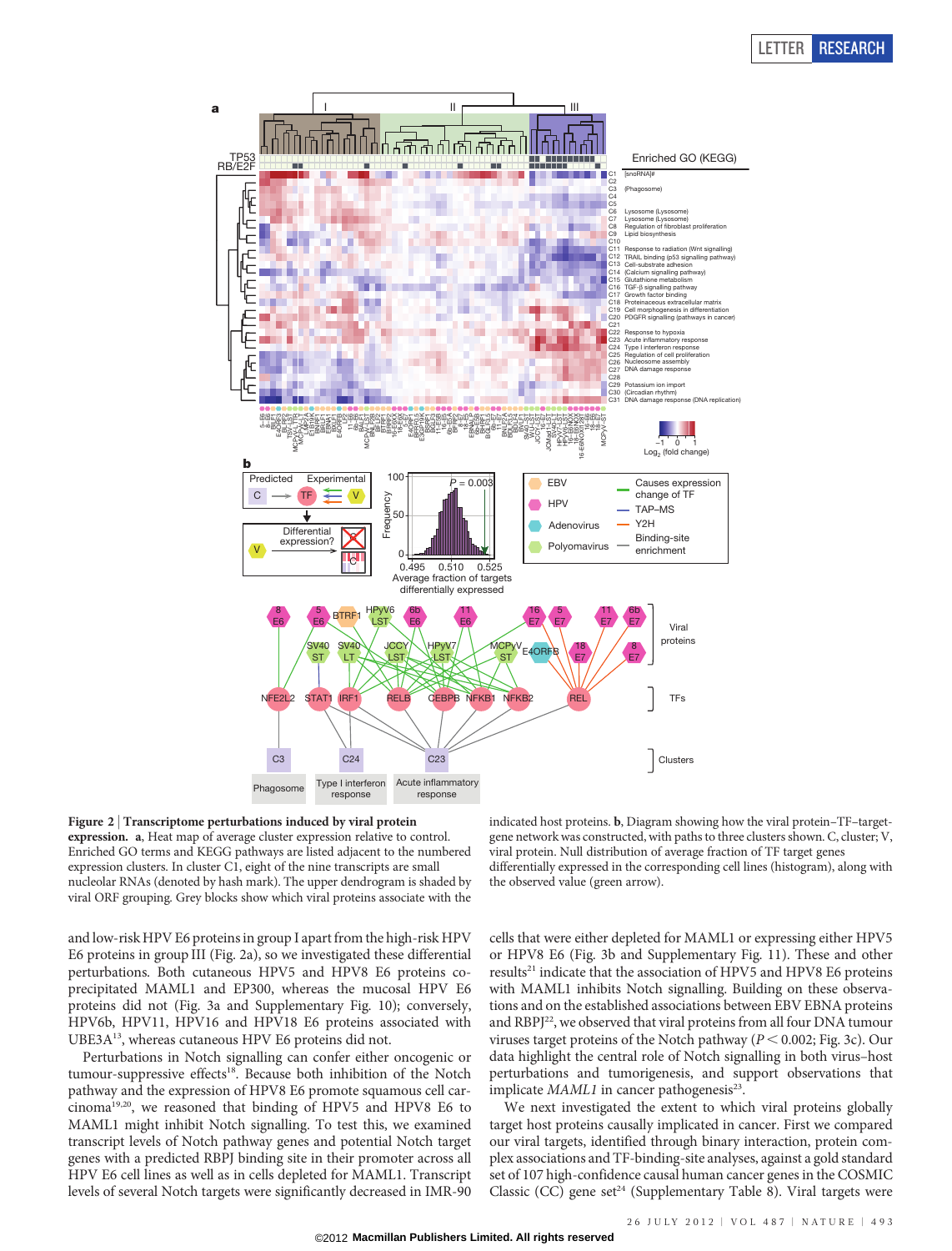## RESEARCH LETTER



Figure 3 | The Notch pathway is targeted by multiple DNA tumour virus proteins. a, Western blots of co-immunoprecipitations of HPV E6 proteins in IMR-90 cells. b, Heat map of expression of Notch-pathway-responsive genes in IMR-90 cells on expression of E6 proteins from different HPV types or on knockdown of MAML1, relative to control cells. c, Representation of viral protein interactions with components of the Notch signalling pathway (as defined in KEGG). Notch ICD, Notch intracellular domain.

significantly enriched among CC genes (Supplementary Fig. 12; adjusted P for multiple hypothesis testing  $(P_{\text{adj}}) = 0.01$ ). To optimize the stringency of potential cancer enrichment analyses, we restricted the set of viral protein targets identified by TAP–MS to those identified by three or more unique peptides, a choice corresponding to an experimental reproducibility rate greater than 90% (Supplementary Fig. 13). The resulting stringent candidate set of 947 host target genes (the 'VirHost' set; Supplementary Table 9) included 16 proteins encoded by CC genes ( $P = 0.007$ ; Fig. 4a), among which tumour suppressor genes were significantly over-represented ( $P = 0.03$ ).

As a complementary approach to validate our VirHost gene set, we compiled a list of human orthologues of mouse genes recently implicated in tumorigenesis by *in vivo* transposon mutagenesis screens<sup>25</sup>. Our VirHost data set overlaps significantly with these candidate cancer genes ( $P < 0.0001$ ) (Fig. 4b and Supplementary Table 10). The 156 candidate genes in the overlap were markedly enriched both for CC genes (odds ratio (OR) = 13,  $P = 4 \times 10^{-9}$ ) and for genes implicated in apoptosis, hypoxia response and cell growth pathways ( $P_{\text{adj}}$  < 0.05 for all). Taken together, these observations suggest that our VirHost data set points to previously unknown human cancer-associated genes.

Large-scale tumour-sequencing efforts have the potential to discover new tumour suppressors and oncogenes. To explore how the VirHost data set might be used to interpret these data, we compiled somatic mutations for eight different cancers identified through 12 sequencing projects. Non-synonymous somatic mutations were reported for 10,543 genes, so further prioritization is required for useful identification of candidate causal cancer genes. We therefore scored the likely functional effects of these mutations by using the PolyPhen2 program<sup>26</sup> and generated a cumulative somatic mutation (SM) score for each protein (Supplementary Fig. 14). To compare performance in identifying candidate cancer genes of our VirHost set with that of proteins ranked by SM analysis, we tested a matching number (947) of the top-ranked SM candidates for overlap with CC genes (Fig. 4c and Supplementary Table 11). In comparison with the 16 cancer genes identified in our VirHost set, SM recovered 23 genes



Figure 4 <sup>|</sup> Interpreting cancer genomes with the use of virus–host network models. a, Diagram describing the composition of VirHost (proteins identified by TAP–MS with at least three unique peptides, Y2H and TF) and overlap with COSMIC Classic (CC) genes. Viral protein (hexagons) perturbations of cancer proteins (circles), with cancer proteins classified as oncogenes or tumour suppressors. b, Venn diagram of overlaps of VirHost proteins with CC genes and candidate cancer genes identified through four transposon-based functional genomics screens. c, Venn diagram of overlaps of VirHost proteins with CC genes and with a prioritized set of genes found through somatic mutation analysis. P values are based on Fisher's exact test or permutation. d–f, Venn diagrams comparing VirHost, GWAS (d), SCNA-DEL (e) and SCNA-AMP (f) data sets for ability to recover COSMIC Classic genes.

 $(P = 6 \times 10^{-10})$ . Thus, viral perturbation analysis is comparable to somatic mutation sequencing for identifying cancer genes.

Although both strategies showed significant overlap with the reference CC gene set, neither by itself suffices to pinpoint causal genes with high specificity. To overcome this difficulty we exploited the orthogonal nature of the VirHost and SM sets (given  $P = 0.58$  for their overlap) by focusing on the 43 proteins at their intersection (the 'VirHostSM' subset) (Fig. 4c). In contrast with VirHost ( $OR = 3.7$ ) or SM ( $OR = 5.8$ ), the VirHostSM set was markedly enriched in CC proteins (five proteins, OR = 26,  $P = 3 \times 10^{-6}$ ). Pathway analysis of the 43 proteins revealed 12 proteins implicated in the GO pathway linked to 'regulation of apoptosis' (OR = 6.0,  $P_{\text{adj}} = 0.017$ ). The intersection also includes plausible contributors to cancer pathogenesis (Supplementary Fig. 15) such as the oxidative stress response transcription factor NFE2L2.

We compared the ability of VirHost to identify CC genes with two other large-scale genomic approaches: SCNA (somatic copy number alteration) $27$  analysis of cancer genomes and GWAS (genome-wide association studies) of cancer susceptibility<sup>28</sup>. The SCNA deletions (SCNA-DEL) and amplifications (SCNA-AMP) and GWAS sets all significantly overlapped with CC genes, but with lower specificity than